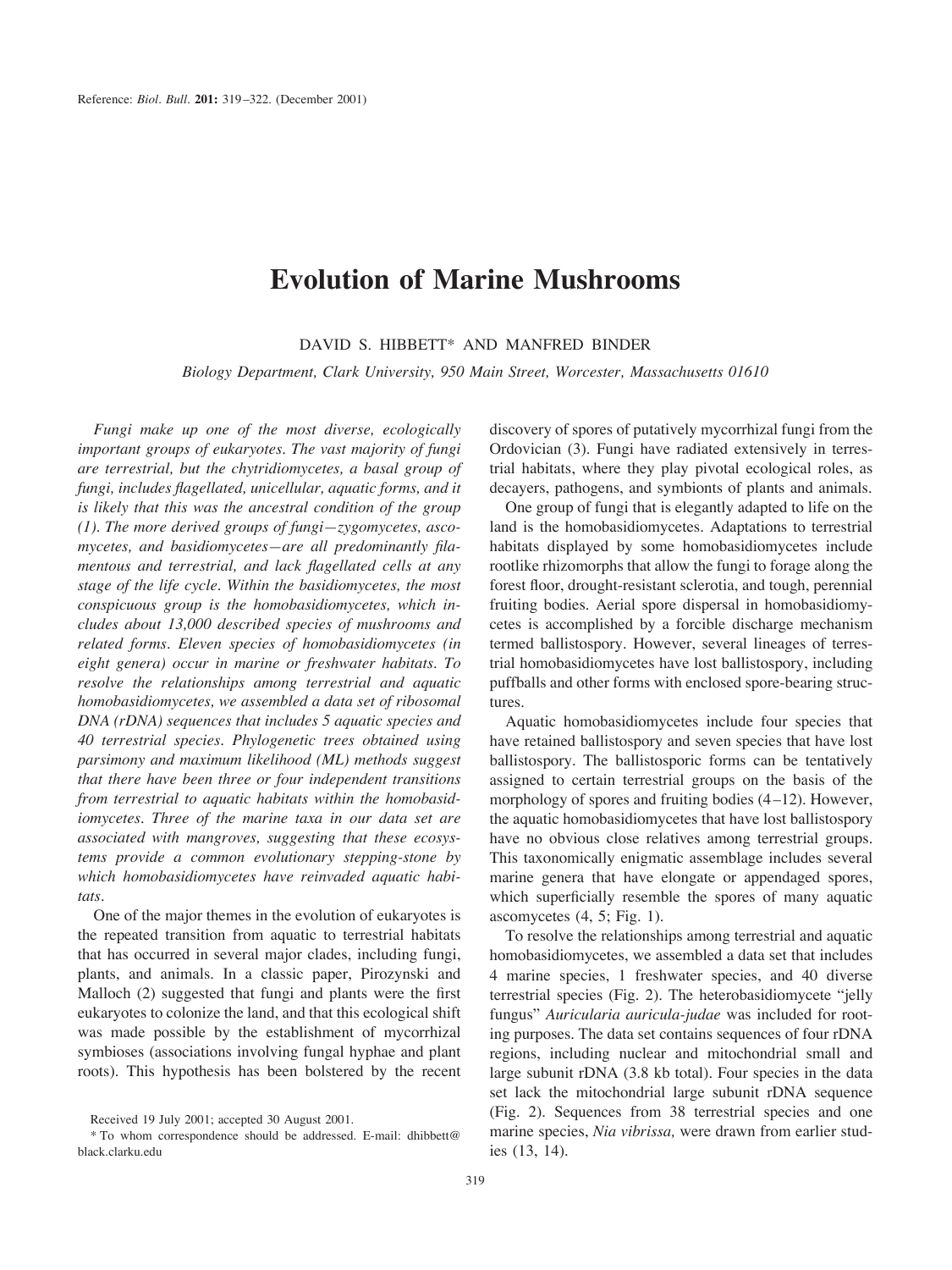

**Figure 1.** Appendaged spore (A) and enclosed fruiting bodies (B) of the marine homobasidiomycete *Nia vibrissa.*

Parsimony analysis (15) resulted in two shortest trees (5175 steps, consistency index  $(CI) = 0.372$ , retention in $dex (RI) = 0.410$ , and ML analysis resulted in one optimal tree  $(-\ln L = 29962.65066;$  Fig. 2). In all trees, the aquatic species occur in four separate lineages (Fig. 2). There are two equally parsimonious reconstructions of shifts between terrestrial and aquatic habitats (on all three trees). One reconstruction suggests that there have been four independent transitions from terrestrial to aquatic habitats (Fig. 2A), whereas the other reconstruction suggests that there have been three shifts to aquatic habitats and one reversal from aquatic to terrestrial habitats (Fig. 2B). Under the latter scenario, the terrestrial species *Cyphellopsis anomala* would be derived from marine ancestors.

All of the aquatic species in our data set are nested in a strongly supported group (parsimony bootstrap  $= 90\%$ /ML bootstrap  $= 99\%$ ) called the euagarics clade, which has been estimated to contain roughly 7400 species (57%) of homobasidiomycetes (Fig. 2; 16). Most members of the euagarics clade are typical mushrooms, with a cap, gills, and (often) a stalk. Familiar taxa in our data set include the cultivated button mushroom *Agaricus bisporus* and the mycorrhizal "fly agaric" *Amanita muscaria.* The ancestor of the euagarics clade was probably a gilled mushroom (14), but contemporary aquatic fungi bear scant resemblance to such forms, as described below.

Three marine species in our data set, *Halocyphina villosa, Calathella mangrovei,* and *Physalacria maipoensis* are ballistosporic, have exposed spore-bearing surfaces, and occur in intertidal mangrove communities. *Halocyphina villosa* and *Calathella mangrovei* produce "cyphelloid" fruiting bodies, which are minute (*ca.* 0.3–1.0 mm diameter), cupshaped structures, whereas *Physalacria maipoensis* produces a "capitate" fruiting body, which has a globose head on a short stalk (*ca.* 0.5–2.5 mm high; 8, 9, 11). The genera *Calathella* and *Physalacria* each include terrestrial species, as well as the marine species sampled here (9, 11). *Halocyphina* contains only one species, but Ginns and Malloch (8) suggested that it could be closely related to the terrestrial cyphelloid genera *Henningsomyces* or *Rectipilus.* Consistent with this prediction, our results suggest that the terrestrial cyphelloid genera *Henningsomyces* and *Cyphellopsis* are closely related to marine homobasidiomycetes (Fig. 2).

The remaining aquatic species in our dataset, *Nia vibrissa* (marine) and *Limnoperdon incarnatum* (freshwater), have lost ballistospory and produce spores inside minute (*ca.* 0.3–1.2 mm diameter), enclosed, puffball-like fruiting bodies (5, 7, 17, 18; Fig. 1). *Nia vibrissa* is further distinguished by having appendaged basidiospores (Fig. 1). *Nia vibrissa* and *Limnoperdon incarnatum* bear a superficial resemblance to terrestrial puffballs, but their phylogenetic relationships have been obscure. Our results indicate that *Nia vibrissa* is strongly supported (bootstrap  $= 99\%/100\%)$  as the sister group of *Halocyphina villosa* (Fig. 2). The precise placement of *Limnoperdon incarnatum* is not resolved with confidence, although it is strongly supported as a member of the euagarics clade (bootstrap  $= 90\%/99\%$ ; Fig. 2).

The close relationship of *Nia vibrissa* and *Halocyphina villosa* could not have been predicted based on morphology. Aside from their small size and marine habit they have no distinguishing features in common. Moreover, *Halocyphina villosa* occurs in mangroves, whereas *Nia vibrissa* and the related species *N. epidermoidea* and *N. globospora* have been collected on fully submerged substrates, including driftwood and the wreckage of a sunken ship, and have been isolated by baiting with submerged wooden test panels, *Spartina* culms, horsehair, and feathers (17, 19–22). Nevertheless, the *Nia-Halocyphina* clade is strongly supported and is nested in another strongly supported clade (bootstrap  $= 100\%/100\%)$  that includes the mangrove-inhabiting species *Calathella mangrovei* and two terrestrial species, *Cyphellopsis anomala* and *Favolaschia intermedia* (Fig. 2). With its appendaged spores, enclosed fruiting body, and habit on submerged substrates, *Nia vibrissa* is the most derived member of this clade. Transformations leading to the evolution of this unusual basidiomycete probably involved a shift from terrestrial to periodically immersed to fully submerged substrates, loss of ballistospory, and evolution of appendaged spores and an enclosed fruiting body. Significantly, the cyphelloid fruiting body of *Halocyphina villosa* is enclosed during parts of its ontogeny, and at maturity the opening of the fruiting body is partially covered by interwoven hyphae (8, 18). Thus, the mangroveinhabiting *Halocyphina villosa* appears to be morphologically and ecologically intermediate between *Nia vibrissa* and terrestrial cyphelloid forms, such as *Cyphellopsis anomala.*

In the mangroves where they occur, *Calathella mangrovei, Halocyphina villosa,* and *Physalacria maipoensis* are all periodically submerged in seawater (4, 5, 8, 11). *Physalacria maipoensis,* however, has also been found in adjacent upland forests that are not inundated (9).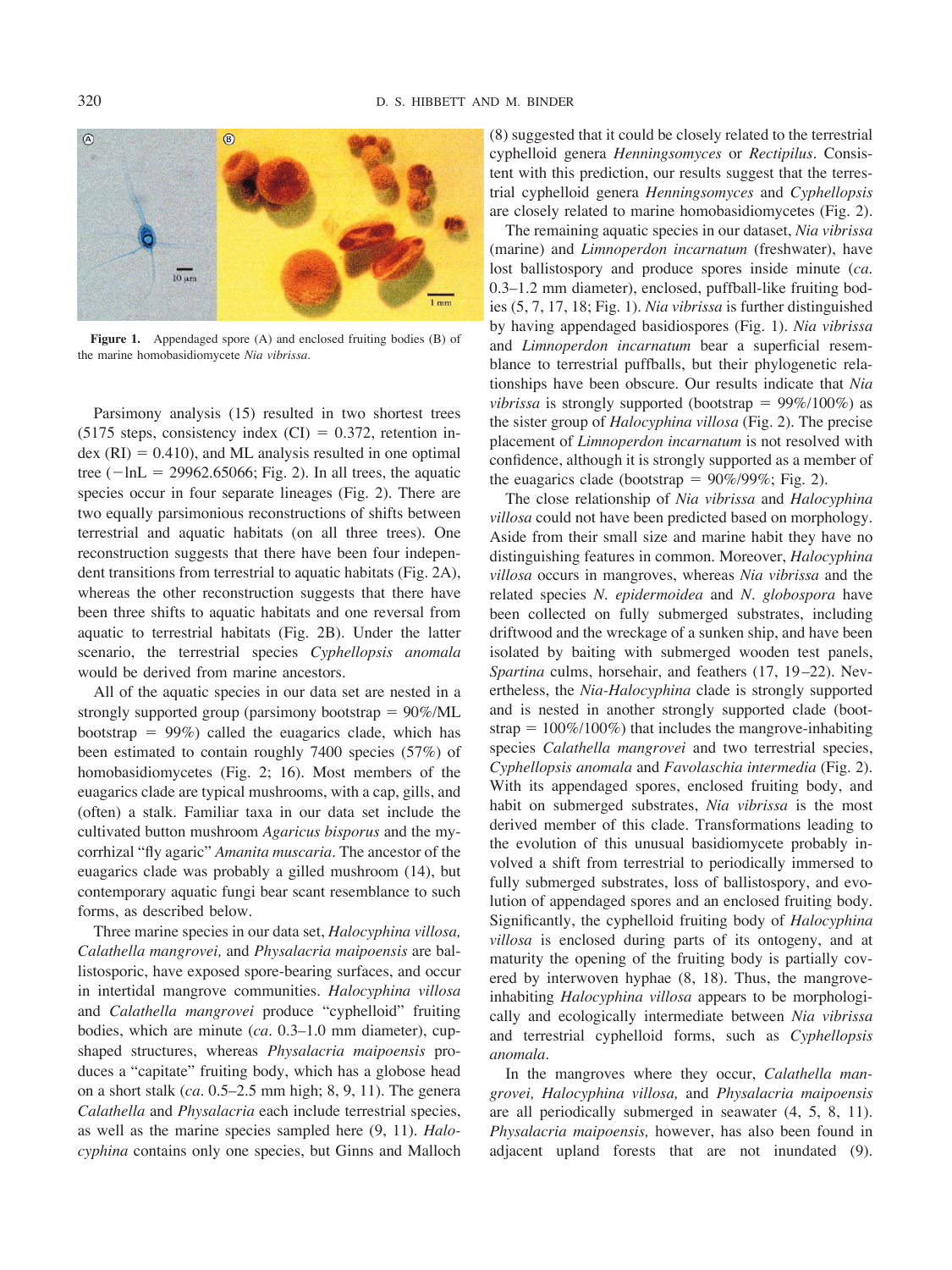

**Figure 2.** Phylogenetic relationships of terrestrial, marine, and freshwater homobasidiomycetes inferred from nuclear and mitochondrial ribosomal DNA (rDNA) sequences, and alternative reconstructions of the history of shifts between terrestrial and aquatic habitats. (A) One of two phylogenetic trees inferred using parsimony (asterisk indicates the one node that collapses in the strict consensus tree). (B) Phylogenetic tree inferred using maximum likelihood (ML). Names of aquatic taxa are in bold type;  $M =$  marine,  $F =$  freshwater. Taxa marked  $-m$  lack mitochondrial large subunit rDNA sequences. Bootstrap values are indicated next to branches (only values above 70% are shown). Branch shading indicates reconstruction of ancestral habitats; thin lines  $=$  terrestrial, thick lines  $=$  aquatic. The parsimony tree (A) shows a reconstruction of habitat shifts that involves four independent transitions from terrestrial to aquatic habitats. The ML tree (B) shows an equally parsimonious reconstruction of ancestral states that involves three transitions from terrestrial to aquatic habitats, and one reversal. Methods: DNA was isolated from cultured mycelium, and nuclear and mitochondrial rDNA regions were amplified and sequenced using protocols and primers that have been reported elsewhere (13, 14). Sequences were aligned by eye in the PAUP\* (15) data editor. After excluding 185 positions that were deemed to be ambiguously aligned, the data set included 3574 aligned positions, of which 1267 were variable and 827 were parsimony-informative. Parsimony analysis used 1000 heuristic searches with random taxon addition sequences, tree bisection-reconnection (TBR) branch-swapping, and MAXTREES set to autoincrease, with all characters and transformations equally weighted. Bootstrapped parsimony analysis used 1000 replicates with one heuristic search per replicate, with other settings as in the baseline analysis. ML analysis used the HKY85 model of sequence evolution, with empirical base frequencies, transition-transversion bias set to 2, and among-site rate heterogeneity modeled on a discrete gamma distribution, with four rate classes and shape parameter  $\alpha$  set to 0.5. The ML analysis used a heuristic search, with the trees obtained in the parsimony analysis used as starting trees for branch swapping with TBR. Bootstrapped ML analyses used 100 replicates, with one heuristic search per replicate, using a starting tree generated with neighbor-joining (Kimura two-parameter distances), and TBR branch swapping. A time limit of 1 hour per bootstrap replicate was enforced. Sequences have been deposited in GenBank (accession numbers AF426948-AF426970, which should be consulted for strain data) and the data set has been deposited in TreeBASE (accession number S666).

Inderbitzin and Desjardin (9) regarded *Physalacria maipoensis* as "halotolerant," and suggested that it is closely related to certain terrestrial species of *Physalacria.* It is

tempting to speculate that *Physalacria maipoensis* represents an early stage in the transition from terrestrial to marine environments in homobasidiomycetes.